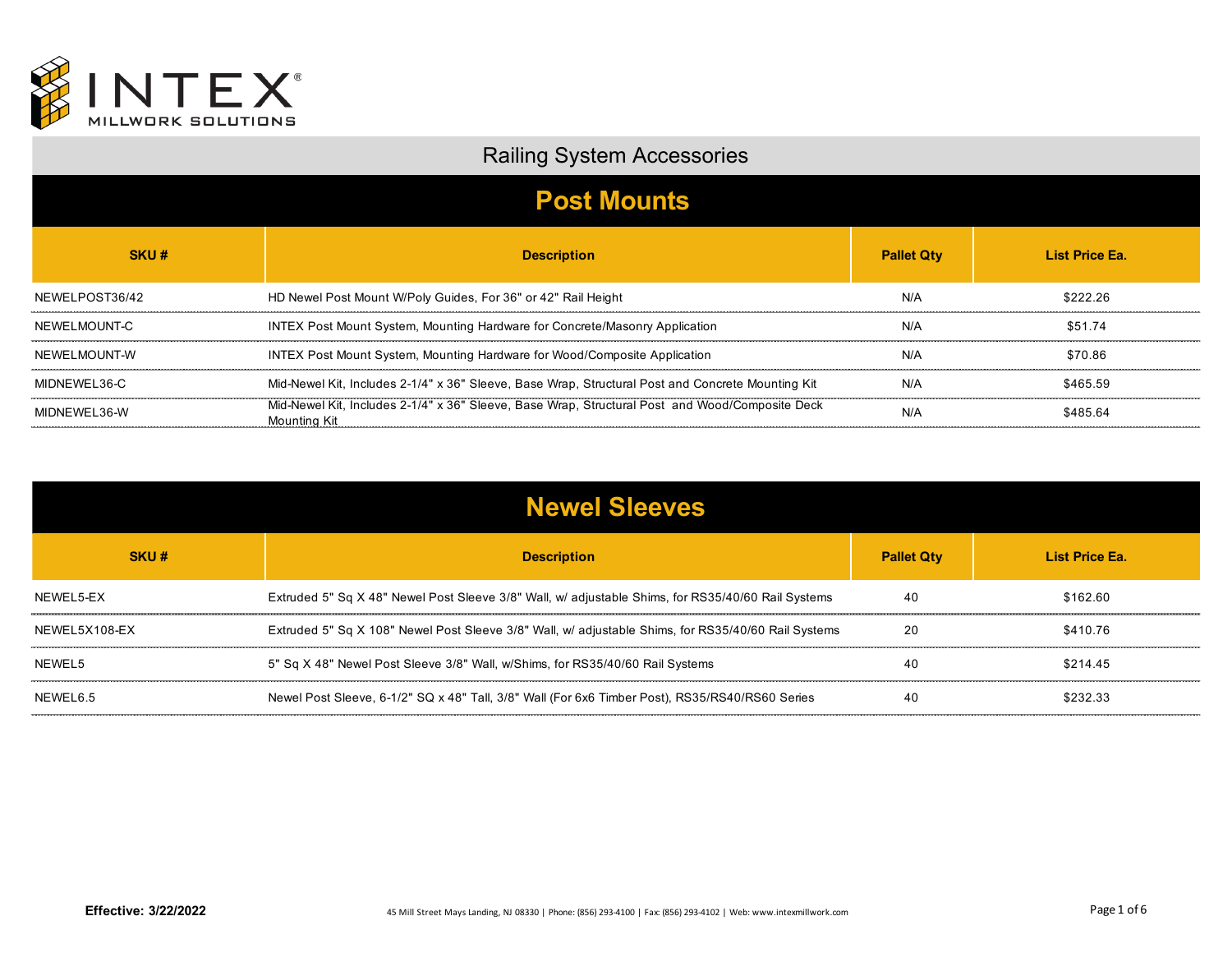

| <b>Newel Caps</b> |                                                                                               |                   |                |
|-------------------|-----------------------------------------------------------------------------------------------|-------------------|----------------|
| SKU#              | <b>Description</b>                                                                            | <b>Pallet Qty</b> | List Price Ea. |
| IMPC5             | Injection Molded Pyramid Type Cap For 5" Newel                                                | 24                | \$36.00        |
| NCFLAT5           | 1" x 6-3/4" Plain Flat Post Cap to fit 5" Sq Newel Sleeve, for RS35/40/60 Rail Systems        | 40                | \$47.34        |
| NCPYRAMID5        | 1" x 6-3/4" Pyramidal Top Post Cap to fit 5" Sq Newel Sleeve, for RS35/40/60 Rail Systems     | 20                | \$139.25       |
| NCHAR5            | 1" x 6-3/4" Harbor Style Post Cap to fit 5" Sq Newel Sleeve, for RS35/40/60 Rail Systems      | N/A               | \$218.29       |
| NCFLAT6.5         | Flat Newel Cap, 8-1/4" SQ, for 6-1/2" SQ Newel Sleeve, RS35/RS40/RS60 Series                  | 35                | \$61.54        |
| NCPYRAMID6.5      | 1" x 8-1/4" Pyramidal Top Post Cap to fit 6-1/2" Sq Newel Sleeve, for RS35/40/60 Rail Systems | 20                | \$181.02       |
| NCHAR6.5          | 1" x 8-1/4" Harbor Style Post Cap to fit 6-1/2" Sq Newel Sleeve, for RS35/40/60 Rail Systems  | N/A               | \$283.78       |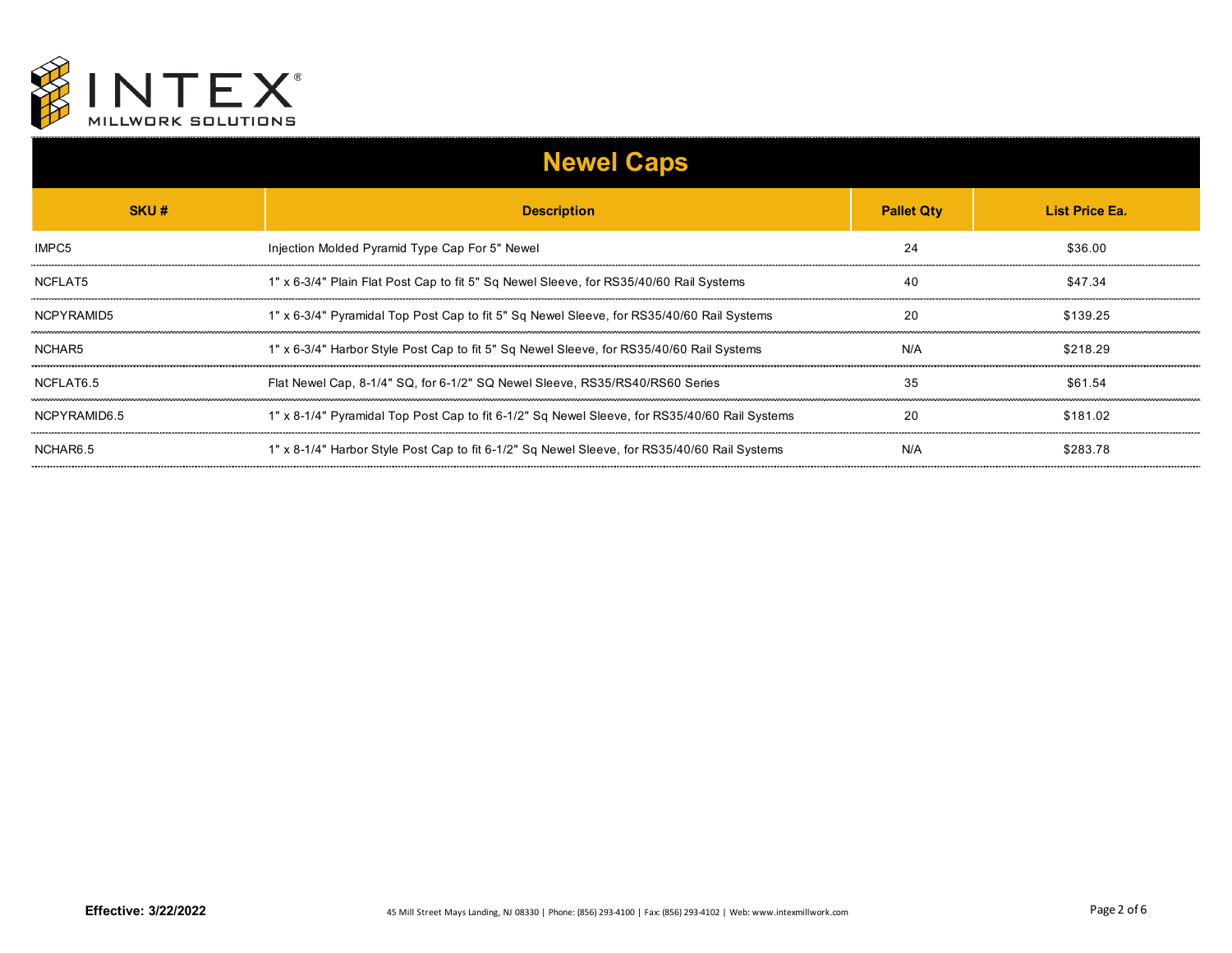

| <b>Newel Trim Rings</b> |                                                                                                                            |                   |                |
|-------------------------|----------------------------------------------------------------------------------------------------------------------------|-------------------|----------------|
| SKU#                    | <b>Description</b>                                                                                                         | <b>Pallet Qty</b> | List Price Ea. |
| IMTR <sub>5</sub>       | Injection Molded Base Trim Ring For 5" Newel                                                                               | 24                | \$26.44        |
| NBTR5-EX                | WM75 Base Trim Ring for 5" Extruded Newel Sleeve (NEWEL5-EX)                                                               | 40                | \$39.42        |
| NBTR <sub>5</sub>       | WM75 Base Trim Ring for 5" Sq Newel Sleeve, for RS35/40/60 Rail Systems                                                    | 40                | \$41.34        |
| NBTR5-S                 | WM75 Base Trim Ring for 5" Sq Newel Sleeve, for RS30/40/60 Rail Systems *** Ship in Halves ***                             | n/a               | \$41.34        |
| NBTR6.5                 | WM75 Base Trim Ring for 6-1/2" Sq Newel Sleeve, for RS35/40/60 Rail Systems                                                | 25                | \$53.74        |
|                         | <b>Extruded Newels Pre-drilled for Cable Rail</b>                                                                          |                   |                |
| SKU#                    | <b>Description</b>                                                                                                         | <b>Pallet Qty</b> | List Price Ea. |
| NEWEL5-EX-CABLE-L       | Extruded Newel Post Sleeve, 5" Sq X 48", 3/8" Wall, w. adjustable shims, Pre-drilled for Cable Rail, Line<br>Uni           | N/A               | \$234.88       |
| NEWEL5-EX-CABLE-C       | Extruded Newel Post Sleeve, 5" Sq X 48", 3/8" Wall, w. adjustable shims, Pre-drilled for Cable Rail,<br><b>Corner Unit</b> | N/A               | \$234.88       |
| NEWEL5-EX-CABLE-E       | Extruded Newel Post Sleeve, 5" Sq X 48", 3/8" Wall, w/ adjustable shims, Pre-drilled for Cable Rail, End<br>Unit           | N/A               | \$234.88       |
|                         |                                                                                                                            |                   |                |

BAL1.25-CABLE 1-1/4" X 35-1/2" Intermediate Pickett Pre-drilled for Cable Rail, Solid PVC N/A N/A \$90.11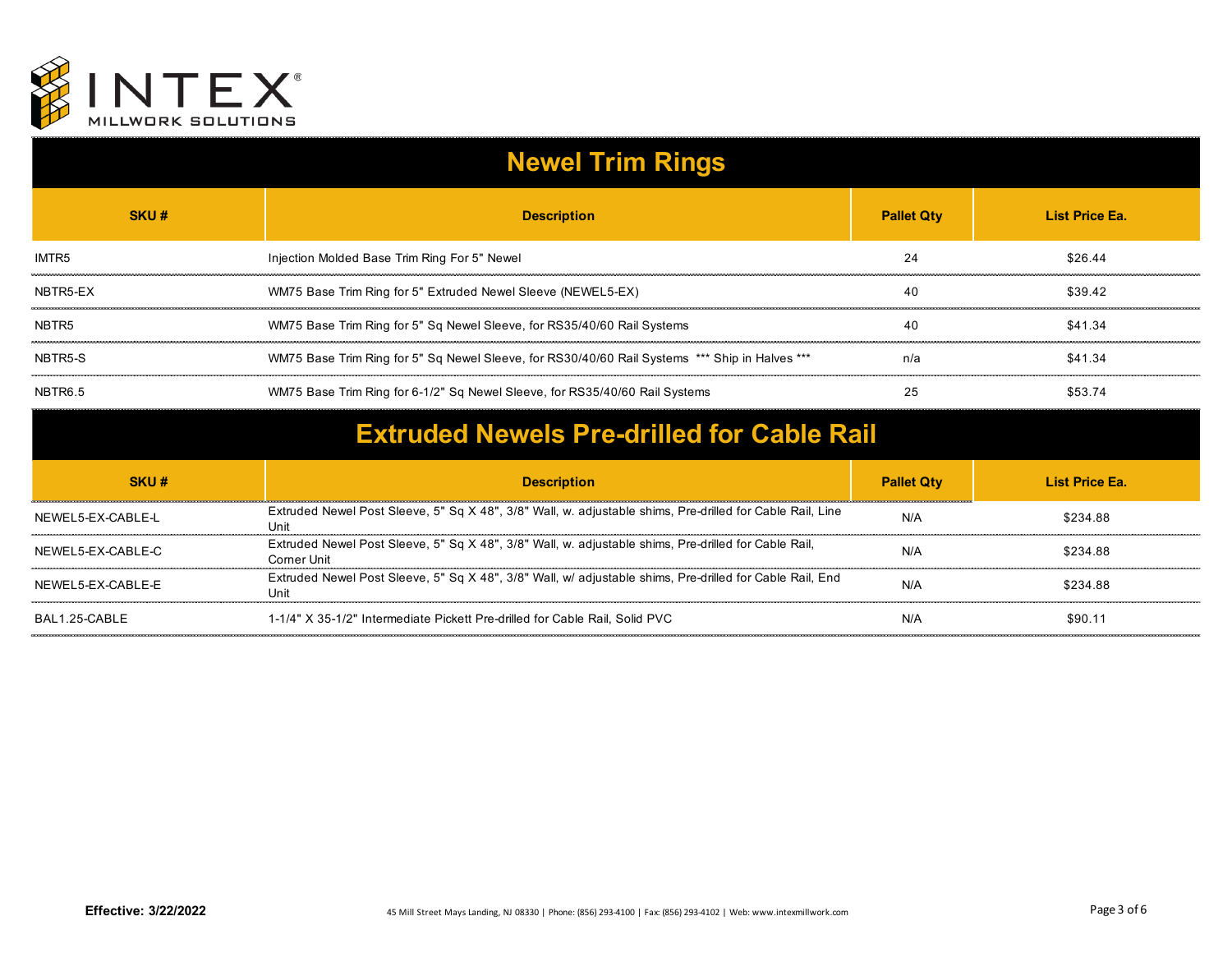

|                                       | <b>LED Newel Caps</b>                                                                                                                                                                            |                   |                       |
|---------------------------------------|--------------------------------------------------------------------------------------------------------------------------------------------------------------------------------------------------|-------------------|-----------------------|
| SKU#                                  | <b>Description</b>                                                                                                                                                                               | <b>Pallet Qty</b> | List Price Ea.        |
| LED-NCFLAT5                           | Lighted Flat Newel Cap for use on 5" SQ Newel Sleeve w/ LED Lighting & Harness installed, 9"<br>Connection Wire, and Pack of 2 Self-Stripping Sealing Gel Connectors, Overall cap size = 7" SQ   | N/A               | \$325.55              |
| LED-NCPYRAMID5                        | Lighted Pyramid Newel Cap for use on 5" SQ Newel Sleeve w/ LED Lighting & Hamess installed, 9"<br>Connection Wire, and Pack of 2 Self-Stripping Sealing Gel Connectors, Overall cap size = 7" SQ | N/A               | \$390.15              |
| <b>LED Lighting System Components</b> |                                                                                                                                                                                                  |                   |                       |
| SKU#                                  | <b>Description</b>                                                                                                                                                                               | <b>Pallet Qty</b> | <b>List Price Ea.</b> |
| LEDPOWER-150                          | AMP® 150-Watt Slim Line LED Transformer                                                                                                                                                          | N/A               | \$939.56              |
| LEDPOWER-TP                           | AMP® Timer and Photocell, for Use with 150-Watt Slim Line LED Transformer                                                                                                                        | N/A               | \$181.04              |
| I FDWIRF-100                          | 16 Gauge 2 Conductor Wire for Use with LED Newel Caps, 100' Spool                                                                                                                                | N/A               | \$179.80              |
| <b>LEDSPLICE</b>                      | Self-Stripping Sealing Gel Connector for Use with LED Newel Caps, Pack of 2                                                                                                                      | N/A               | \$13.22               |
| LEDRING-5                             | <b>LED Light Ring Assembly</b>                                                                                                                                                                   | N/A               | \$250.23              |
| LED-NCFLAT5-B                         | Lighted Flat Newel Cap for use on 5" SQ Newel Sleeve, Cap Only with No Lighting Components                                                                                                       | N/A               | \$65.10               |
| LED-NCPYRAMID5-B                      | Lighted Pyramid Newel Cap for use on 5" SQ Newel Sleeve, Cap Only with No Lighting Components                                                                                                    | N/A               | \$147.95              |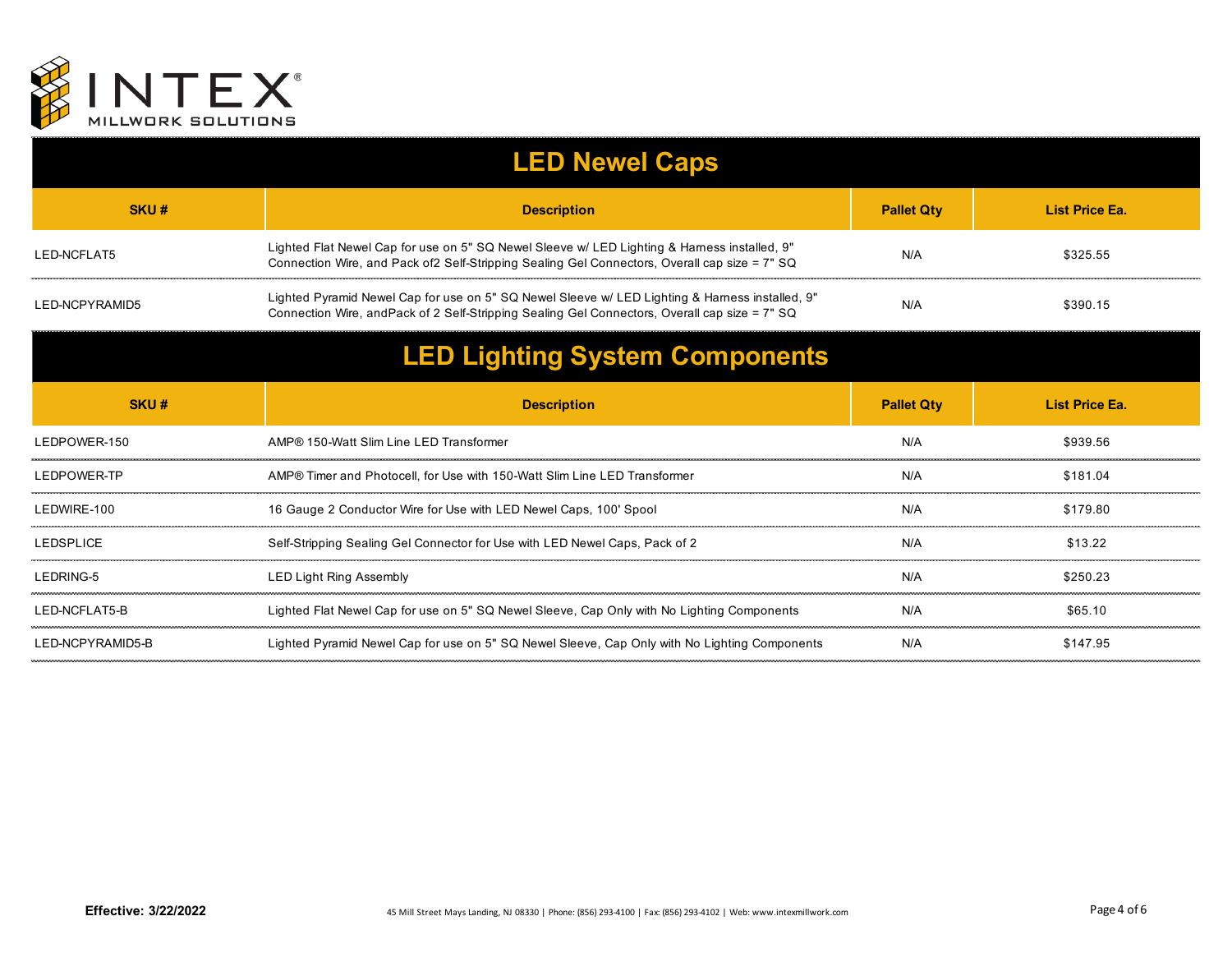

| <b>Glass Rail Accessories</b> |                                                                                 |                   |                |
|-------------------------------|---------------------------------------------------------------------------------|-------------------|----------------|
| SKU#                          | <b>Description</b>                                                              | <b>Pallet Qty</b> | List Price Ea. |
| GLASSBAL3.625-5PK-36          | 1/4" x 3-5/8" x 30" Tempered Glass Baluster, Use for 36" Rail Height, Pack of 5 | N/A               | \$396.57       |
| GLASSBAL3.625-5PK-42          | 1/4" x 3-5/8" x 36" Tempered Glass Baluster, Use for 42" Rail Height, Pack of 5 | N/A               | \$420.86       |
| GPNLCLAMPSET                  | Glass Panel Clamp/Hardware Set, 1 Upper & 1 Lower Clamp W/Attachment Hardware   | N/A               | \$281.81       |

| <b>Baluster Screws</b> |                                                                                        |                   |                |
|------------------------|----------------------------------------------------------------------------------------|-------------------|----------------|
| SKU#                   | <b>Description</b>                                                                     | <b>Pallet Qty</b> | List Price Ea. |
| BALSCREWS-6            | Baluster Screw Pack for 6' Section (Up to 13 Balusters)                                | N/A               | \$22.16        |
| BALSCREW-8             | Baluster Screw Pack for 8' Section (Up to 18 Balusters)                                | N/A               | \$28.93        |
| BALSCREWS-10           | Baluster Screw Pack for 10' Section (Up to 23 Balusters)                               | N/A               | \$39.52        |
| BALSCREWS-12           | Baluster Screw Pack for 12' Section (Up to 28 Balusters)                               | N/A               | \$43.55        |
| <b>RSBALSCREWS</b>     | Rail System Baluster Screws, #8A x 2-1/2" Flat Head Square Drive Stainless, Bag of 150 | N/A               | \$89.78        |